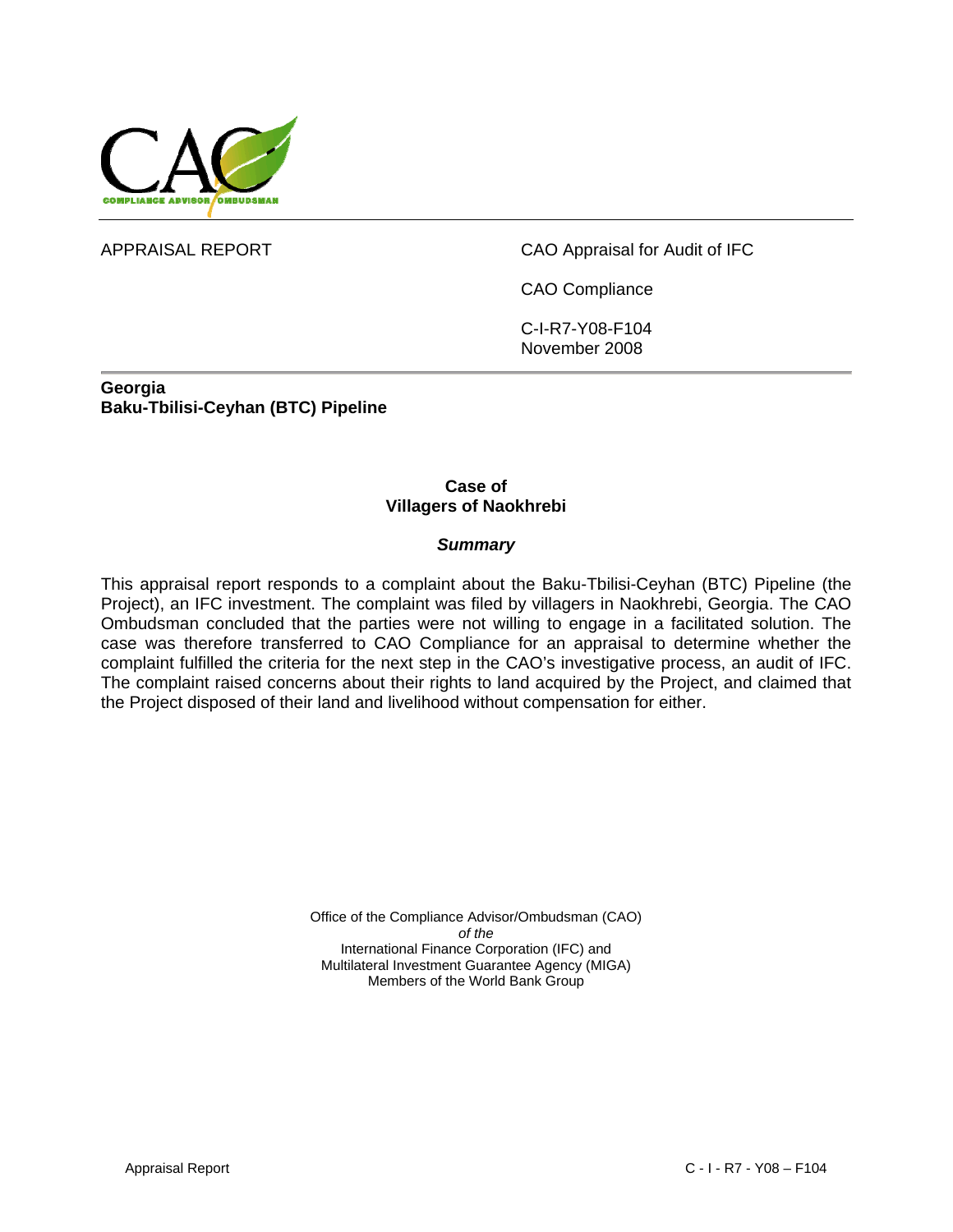

#### **Contents**

- 1. Overview of the CAO Compliance Appraisal Process
- 2. Background and Concerns that Led to the Appraisal
- 3. Scope of the Appraisal for an Audit of IFC
- 4. Policy Provisions Identified as Relevant
- 5. CAO Findings
- 6. The CAO Decision

# **About the CAO**

*The CAO's mission is to serve as a fair, trusted, and effective independent recourse mechanism and to improve the environmental and social accountability of IFC and MIGA.* 

The CAO (Office of the Compliance Advisor/Ombudsman) is an independent post that reports directly to the president of the World Bank Group. The CAO reviews complaints from communities affected by development projects undertaken by the two private sector lending arms of the World Bank Group: the International Finance Corporation (IFC) and the Multilateral Investment Guarantee Agency (MIGA).

For more information about the CAO, please visit www.cao-ombudsman.org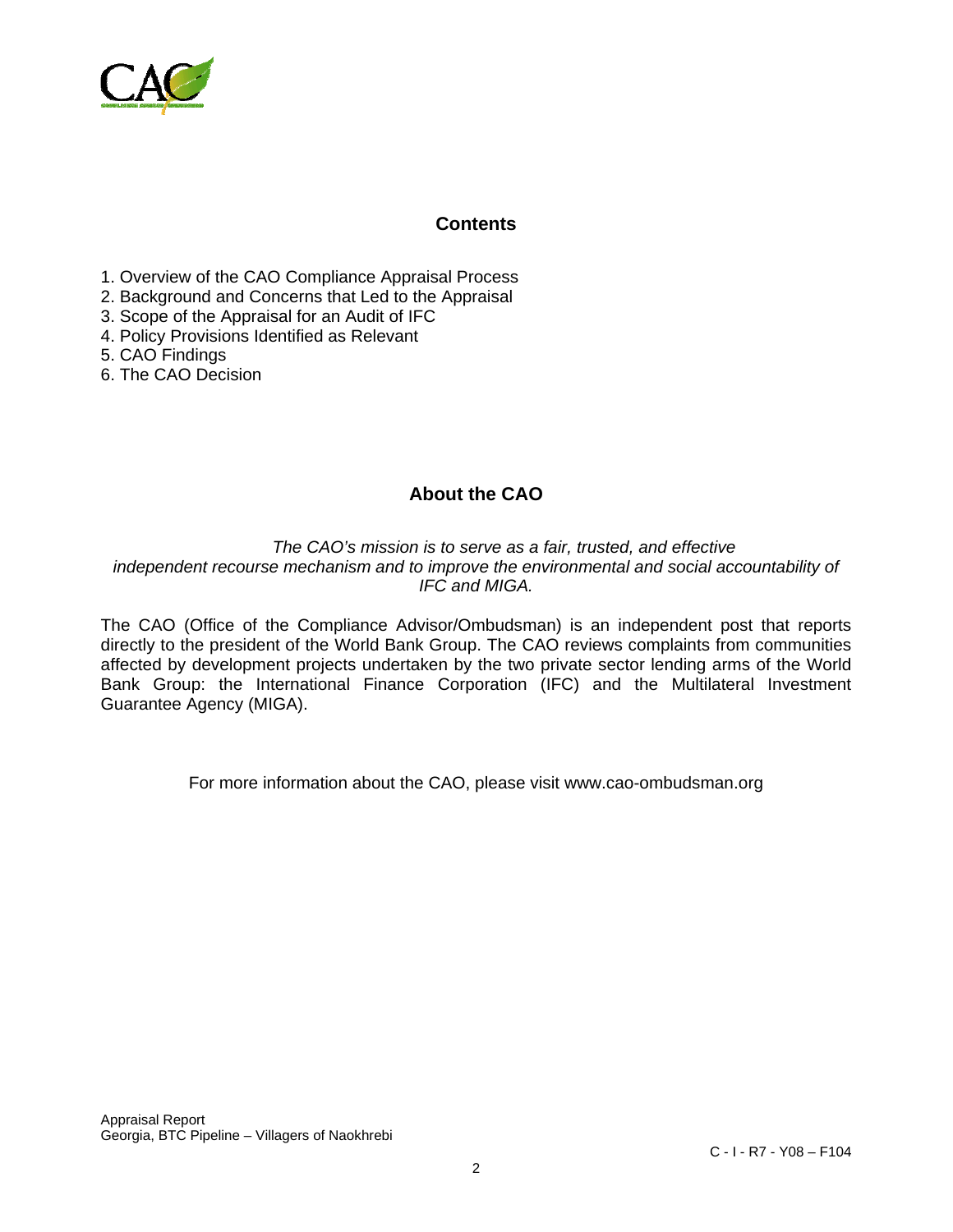

## **1. Overview of the CAO Compliance Appraisal Process**

When the CAO receives a complaint about an IFC or MIGA project, it is first refered to the CAO Ombudsman, which works to respond quickly and effectively to complaints through facilitated settlements, if appropriate. If the CAO Ombudsman concludes that the parties are not willing to reach a facilitated solution, the CAO Vice President has the discretion to request the compliance arm of CAO, CAO Compliance, to appraise the concerns raised in the complaint for a compliance audit of IFC or MIGA. Alternatively, a compliance audit can be initiated by request from the President of the World Bank Group or the senior management of IFC or MIGA.

A CAO Compliance appraisal is a preliminary investigation to determine whether the CAO should proceed to a compliance audit of IFC or MIGA. Through CAO Compliance appraisals, the CAO ensures that compliance audits of IFC or MIGA are initiated only for those cases with substantial concerns regarding social or environmental outcomes.

A compliance audit is concerned with assessing the application of relevant policy provisions and related guidelines and procedures to determine whether IFC and MIGA are in compliance. The primary focus of compliance auditing is on IFC and MIGA, but the role of the sponsor may also be considered.

A compliance audit appraisal, and any audit that ensues, must remain within scope of the original complaint or request. It cannot go beyond the confines of the complaint or request to address other issues. In such cases, the complainant or requestor should consider a new complaint or request.

CAO compliance appraisal will consider how IFC/MIGA assured itself/themselves of compliance with national law, reflecting international legal commitments, along with other audit criteria. The CAO has no authority with respect to judicial processes. The CAO is not an appeals court or a legal enforcement mechanism, nor is the CAO a substitute for international courts systems or court systems in host countries.

The appraisal criteria are set forth in CAO's Operational Guidelines**.** The criteria are framed as a series of questions to test the value of undertaking a compliance audit of IFC or MIGA. The criteria are as follows:

- Is there evidence (or perceived risk) of adverse social and environmental outcomes that indicates that policy provisions (or other audit criteria) may not have been adhered to?
- Is there evidence of risk of significant adverse social and environmental outcomes that indicates that policy provisions, standards, guidelines, etc., whether or not complied with, have failed to provide an adequate level of protection?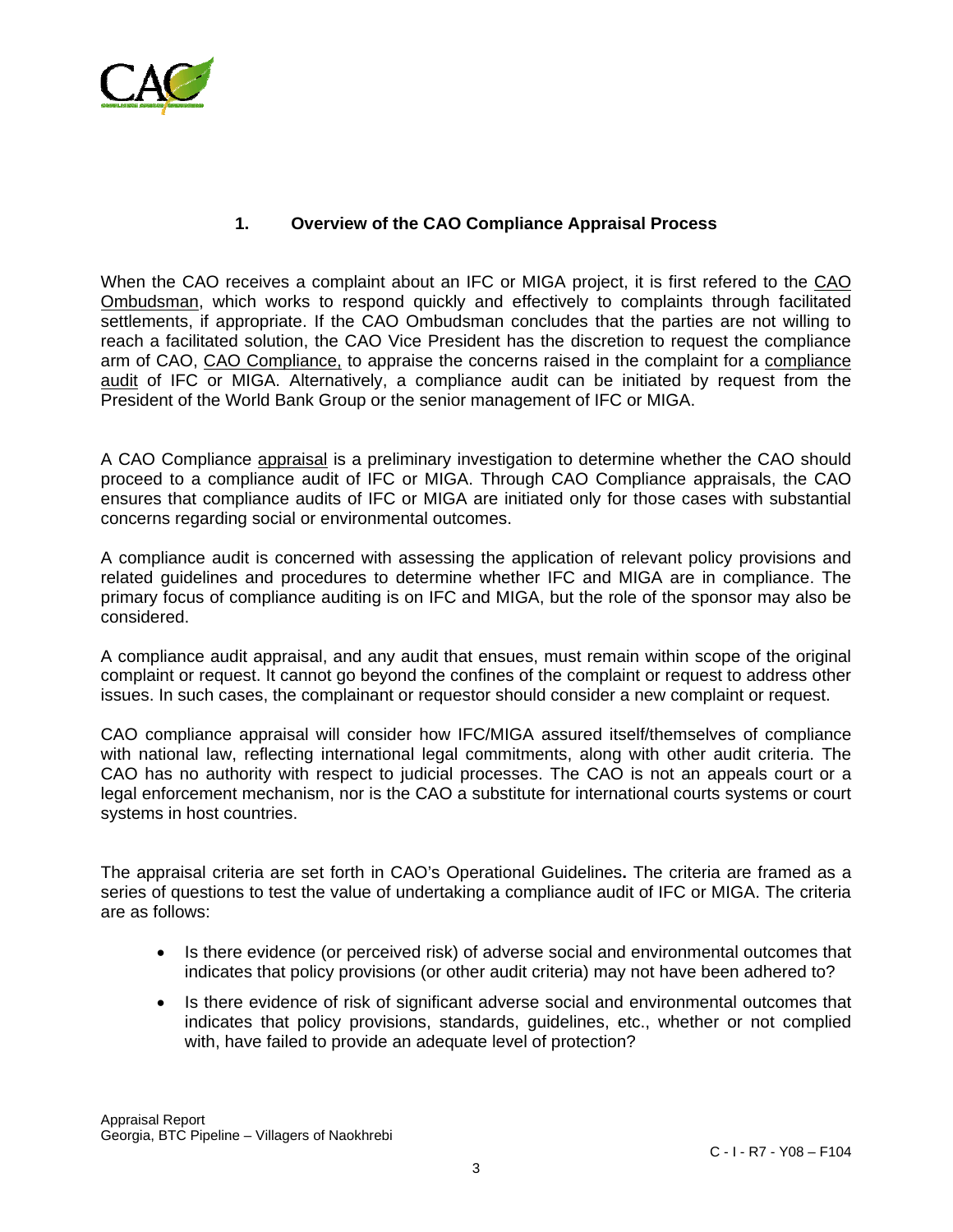

- Is there evidence (or perceived risk) of significant adverse social and environmental outcomes where policy provisions, standards (or other audit criteria) were not thought to be applicable but perhaps should have been applied?
- Is there evidence that the application of some aspect of a policy, standard, guideline or procedure resulted in adverse social and environmental outcomes?
- Can the cause of adverse social and environmental outcomes not be readily identified and corrected through the intervention of the project team without a detailed investigation of the underlying causes or circumstances?
- Could a compliance audit yield information or findings that might better inform the application of policies (or other audit criteria) to future projects?

During appraisal, CAO Compliance holds discussions with the IFC or MIGA project team and other relevant parties to understand the validity of the concerns and to explore whether an audit would be warranted.

After a compliance appraisal has been completed, the CAO can choose only one of two options: to close the case, or to initiate a compliance audit of IFC or MIGA.

The CAO will report and disclose the findings and decision of the CAO compliance appraisal in an appraisal report in order to inform the President of the World Bank Group, the Boards of the World Bank Group, senior management of IFC or MIGA, and the public in writing about its decision.

If the CAO decides to initiate a compliance audit, as a result of the compliance appraisal, the CAO will draw up a terms of reference for the audit in accordance with CAO's operational guidelines.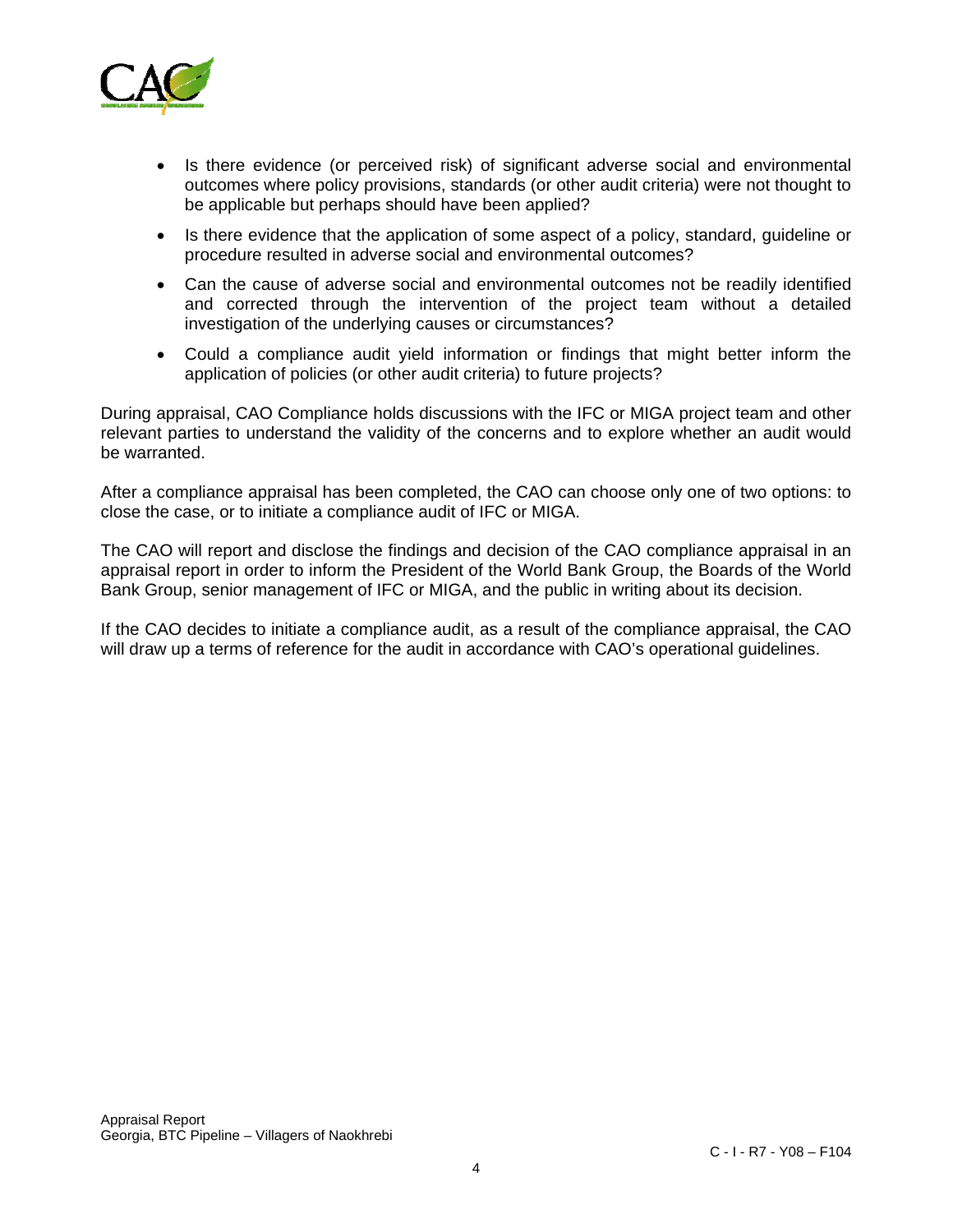

## **2. Background and Concerns that Led to the Appraisal**

1. The 1,760 km Baku–Tbilisi–Ceyhan (BTC) Pipeline, an IFC investment, starts in Azerbaijan at the Sangachal Terminal near Baku, passes through Georgia, and ends in Turkey at a new marine terminal at Ceyhan on the Mediterranean coast.

2. Residents of the villages of Naokhrebi, Georgia filed a complaint with the CAO concerning consequences for the villages as a result of the BTC pipeline project. The issues concern their rights to land acquired by the Project, and the claim that the Project disposed of their land and livelihood without compensation for either.

|             | 2008                                                                                                                                                                          |
|-------------|-------------------------------------------------------------------------------------------------------------------------------------------------------------------------------|
|             |                                                                                                                                                                               |
| February 28 | Residents of the village of Naokhrebi, Georgia, file a complaint with the CAO.                                                                                                |
| April 29    | The CAO Ombudsman discloses its assessment report and the finding that the<br>stakeholders are unwilling to engage further in a process of facilitated dispute<br>resolution. |
| June 4      | CAO Compliance receives the case for appraisal.                                                                                                                               |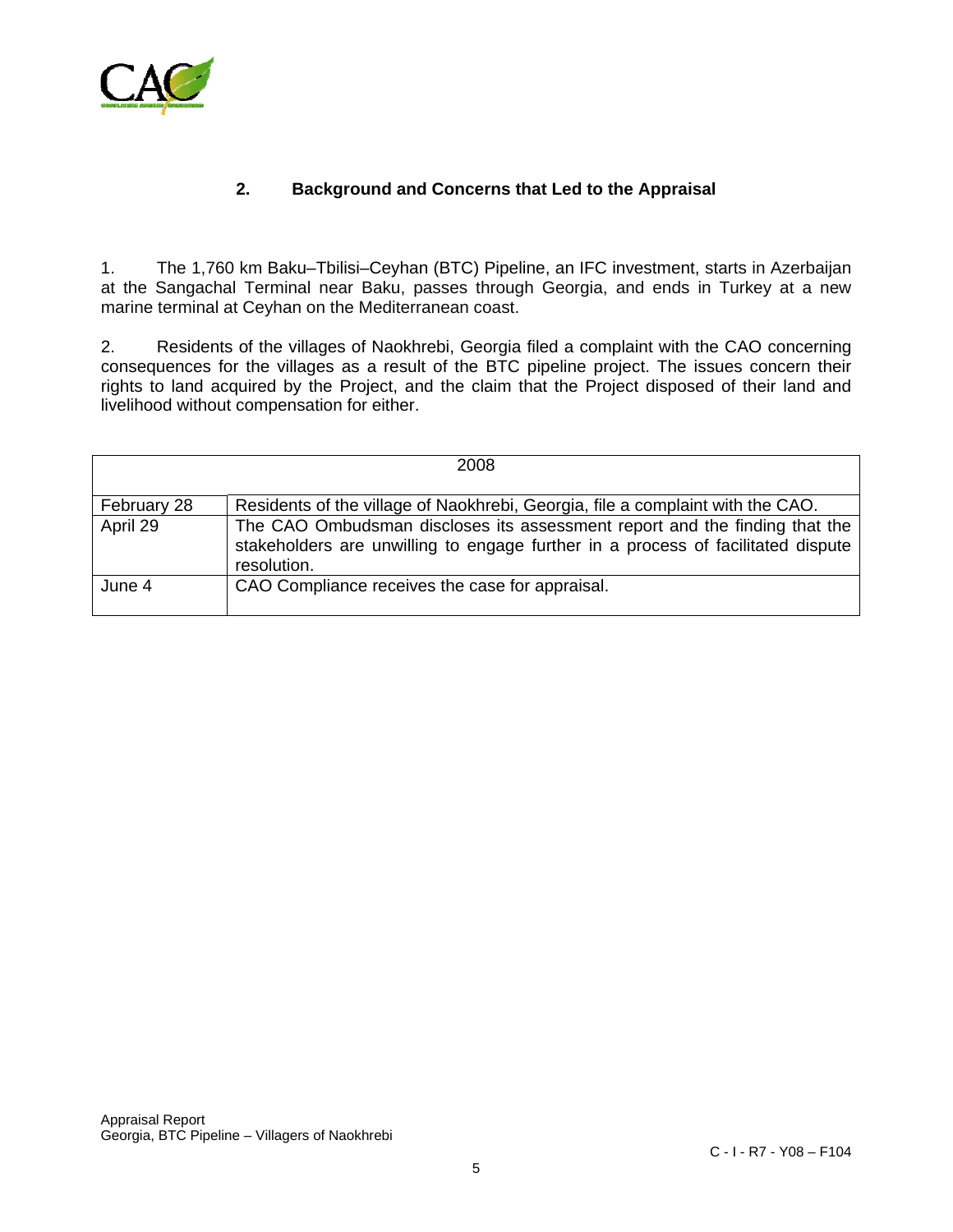

# **3. Scope of the Appraisal for an Audit of IFC**

- 3. The complainants have raised specific issues in their complaint. The complainants claim:
- actions taken by BTC (the company) in the process of acquiring land for the construction of the pipeline were in gross violation of Georgian property legislation.
- the company ignored their legal and rightful claim to land acquired by the company for the construction of the project and therefore disposed them of their land and livelihood without compensation for either. The complainants state that regional and local state authorities acknowledge their rightful claim to the land.
- the company misled them in relation to their land and is hindering them from obtaining suitable redress for their loss.
- 4. The complainants seek compensation for all of the above,.

#### **4. Policy Provisions Identified as Relevant**

5. CAO Compliance identified the following policy provisions as the basis for evaluating the issues raised:

World Bank Operational Directive 4.30 Involuntary Resettlement. This operational directive is reflected in the BTC Resettlement Action Plan (BTC RAP). The BTC RAP also outlines provisions of other relevant regulatory framework such as Host Government Agreement, National legislation, Land ownership and property rights, and Power of eminent domain. The Social and Resettlement Action Plan (SRAP) Monitoring Implementation Terms of Reference then outlines how the implementation and monitoring of the BTC RAP is followed up.

6. The by BTC prepared Guide to Land Acquisition and Compensation (GLAC) provides a summary of the BTC RAP, and is the main document providing land and crop compensation information to affected people along the pipeline corridor.